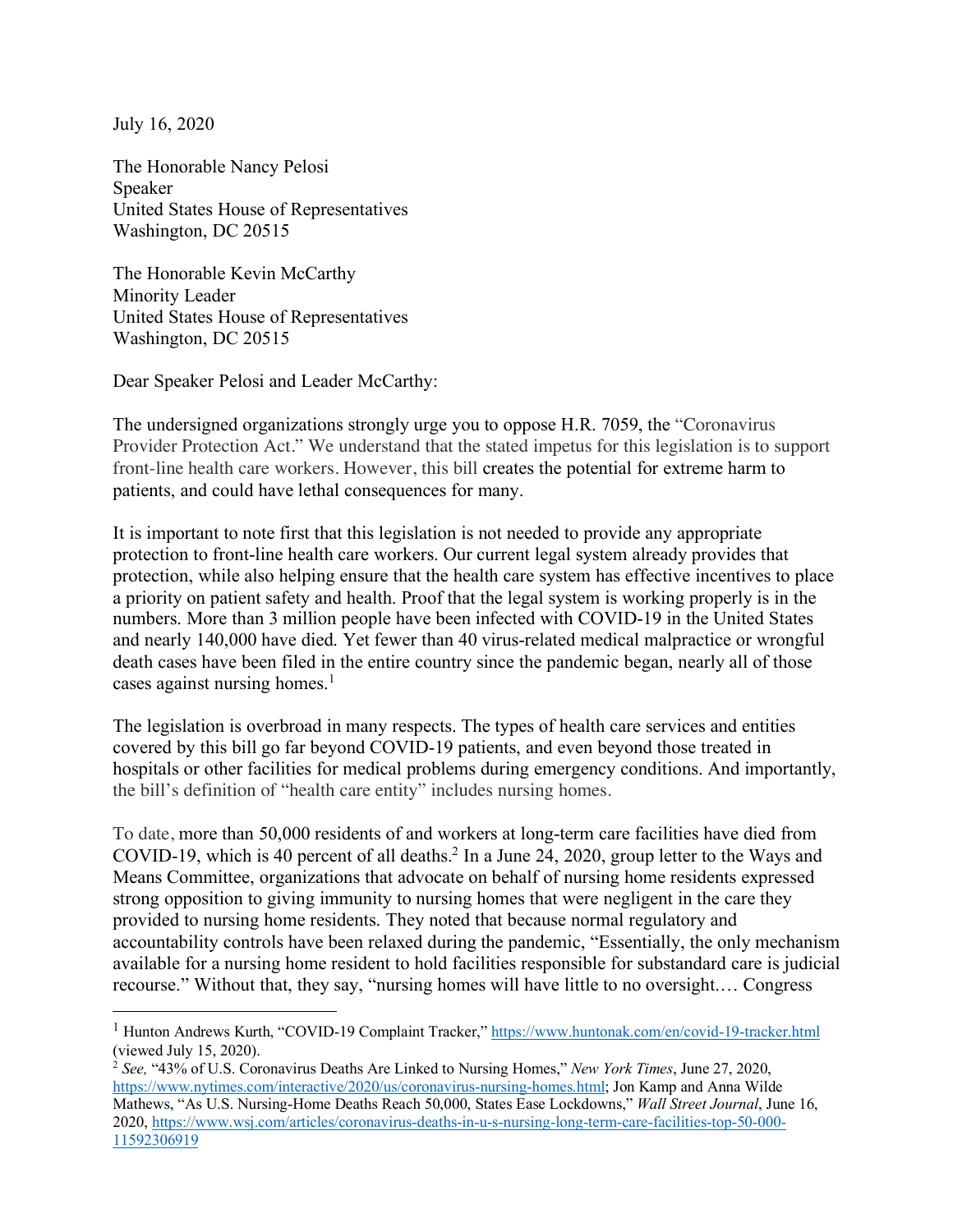would be placing nursing home residents in jeopardy at a time when they are the Americans suffering most from the Covid-19 outbreaks."

Moreover, many of these nursing home facilities are owned by for-profit chains<sup>3</sup> or by private investors,<sup>4</sup> who do not give proper attention to resident health and safety. This has led to egregious safety problems, including long histories of atrocious infection-controls.<sup>5</sup> The nursing home industry has long and actively fought federal pandemic preparedness requirements, even lobbying against such rules before the current administration.<sup>6</sup> As the advocates put it in their June 24 letter, "As a nation, we cannot tolerate rewarding nursing homes for years of cost cutting and profit maximizing by relieving them of responsibility."

The bill is overbroad in many other ways, as well. For example, it covers "the treatment, diagnosis, or care with respect to an individual who presents to a health care professional or related health care entity." It is not limited to COVID-19 patients. It is not even limited to health care systems experiencing any sort of emergency. This is simply blanket immunity for negligence.

Immunity attaches so long as the health care provider or entity follows "any direction, guidance, recommendation, or other statement made by a Federal, State, or local official." That would even include statements not based in science that could be harmful. Whether a recommendation or statement is made by the President of the United States or a local politician, the law should not encourage their adoption as medical standards based on the promise of immunity, as this language does.

The bill also would grant immunity to providers and entities that violate medical standards of care if they can point to staffing or resource limitations. Importantly, the legislation also undermines the safety and health of health care professionals and workers. Under the bill's definition of "health care services" including "items provided by a health care entity," hospitals or other entities that fail to protect their staff with sufficient personal protective equipment would receive immunity under this bill.<sup>7</sup>

https://www.nytimes.com/2020/05/07/business/coronavirus-nursing-homes.html

 $\overline{6}$  Bryant Furlow, Carli Brosseau, and Isaac Arnsdorf, "Nursing Homes Fought Federal Emergency Plan Requirements for Years. Now, They're Coronavirus Hot Spots," *New Mexico in Depth/News &* 

 <sup>3</sup> *See* Laura Strickler, Stephanie Gosk, and Shelby Hanssen, "A nursing home chain grows too fast and collapses, and elderly and disabled residents pay the price," *NBC News*, July 19, 2019,

https://www.nbcnews.com/health/aging/nursing-home-chain-grows-too-fast-collapses-elderly-disabled-residentsn1025381

<sup>&</sup>lt;sup>4</sup> Matthew Goldstein, Jessica Silver-Greenberg, and Robert Gebeloff, "Push for Profits Left Nursing Homes" Struggling to Provide Care," *New York Times*, May 7, 2020,

<sup>&</sup>lt;sup>5</sup> Mike Stucka and Marisa Kwiatkowski, "Coronavirus a concern in nursing homes, where 75% have been cited for infection control errors," *USA Today*, March 6, 2020,

https://www.usatoday.com/story/news/investigations/2020/03/06/coronavirus-spread-nursing-home-infections-cango-beyond-their-walls/4964397002/

*Observer/ProPublica*, May 29, 2020, https://www.propublica.org/article/nursing-homes-fought-federal-emergencyplan-requirements-for-years-now-theyre-coronavirus-hot-spots 7 *See*, Kent Babb, Brittany Shammas and Ariana Eunjung Cha, "Hundreds of Health Care Workers Lost Their Lives

Battling the Coronavirus, *Washington Post*, June 17, 2020,

https://www.washingtonpost.com/graphics/2020/health/healthcare-workers-death-coronavirus/